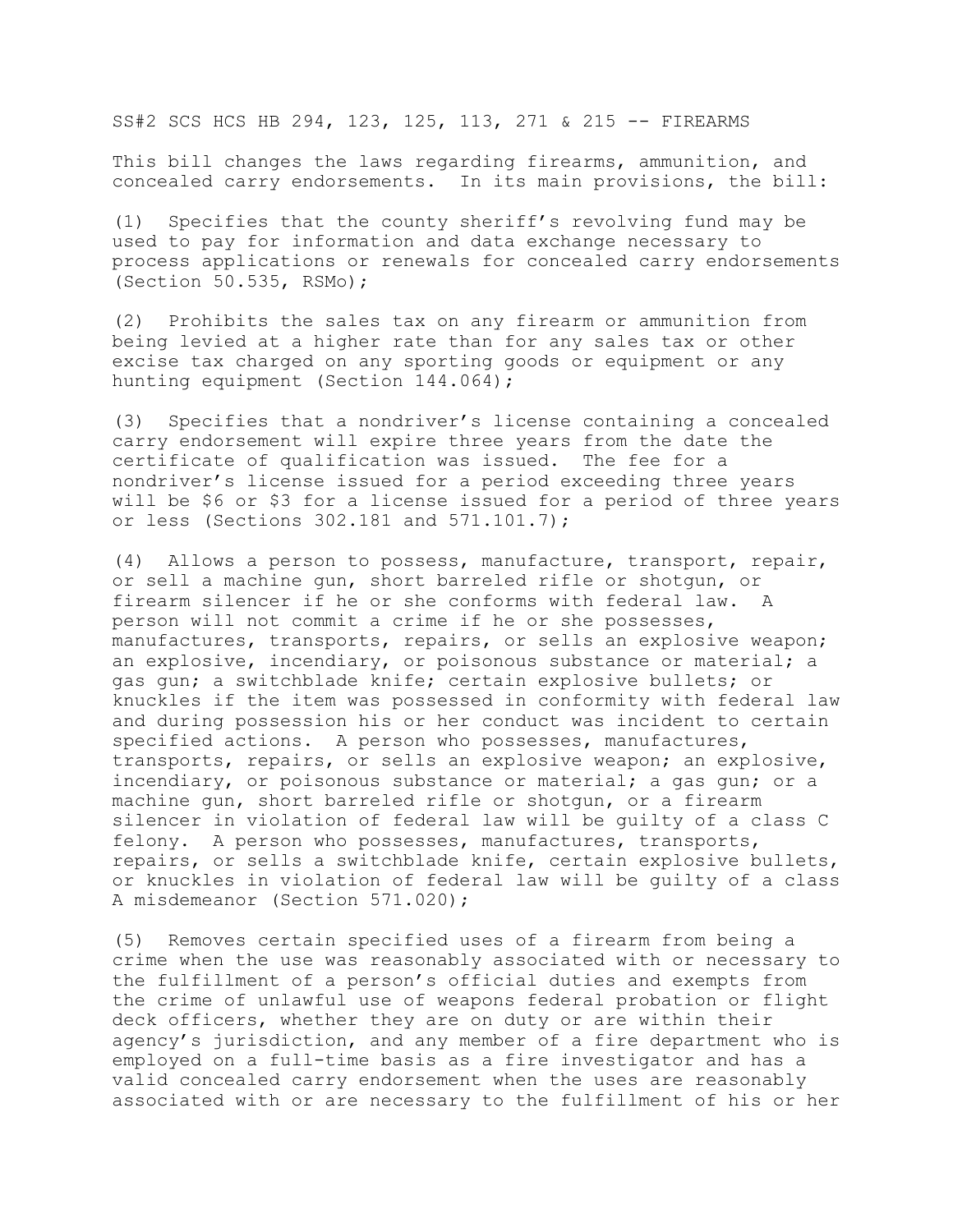official duties. No person who pleads guilty to or is found guilty of a felony violation of unlawful use of weapons can receive a suspended imposition of sentence if the person has previously received a suspended imposition of sentence for any other firearms or weapons-related felony offense. The bill allows an adult to possess a firearm on school property for the purpose of facilitating a school-sanctioned club event and specifies that it is not unlawful for a student to participate in a club-sponsored, firearm-related event under specified conditions (Section 571.030);

(6) Creates the crime of fraudulent purchase of a firearm, a class D felony, if a person knowingly solicits, persuades, encourages, or entices a licensed dealer or private seller of firearms or ammunition to transfer a firearm or ammunition under circumstances which the person knows would violate federal or state laws; provides to a licensed dealer or private seller of firearms or ammunition what the person knows to be materially false information with the intent to deceive the dealer or seller about the legality of a transfer of a firearm or ammunition; or willfully procures another to violate these provisions. These provisions do not apply to criminal investigations conducted by the United States Bureau of Alcohol, Tobacco, Firearms, and Explosives; its agents; or law enforcement officers acting under the direction of the bureau (Section 571.063);

(7) Repeals provisions in Sections 407.500 and 407.505 which restrict the sale of rifles and shotguns by requiring purchasers or sellers to live in Missouri or a contiguous state and to conform to federal and state gun regulations and instead allows a Missouri resident or the resident of any state to purchase any firearm if he or she conforms to federal laws, the laws of the state in which he or she resides, and the laws of this state (Sections 571.085 and 571.087);

(8) Lowers the age at which a person can obtain a concealed carry endorsement from 23 to 21 years of age (Sections 571.101.2 and 571.117);

(9) Specifies that current provisions do not preclude a member of the General Assembly, a full-time or legislative employee of the General Assembly, or a statewide elected official and his or her employees who hold a valid concealed carry endorsement from carrying a concealed firearm in the State Capitol Building (Section 571.107);

(10) Specifies that a certificate of firearms safety training course completion may be issued to any applicant for a concealed carry endorsement by any qualified firearms safety instructor if the applicant completes at least eight hours of instruction that